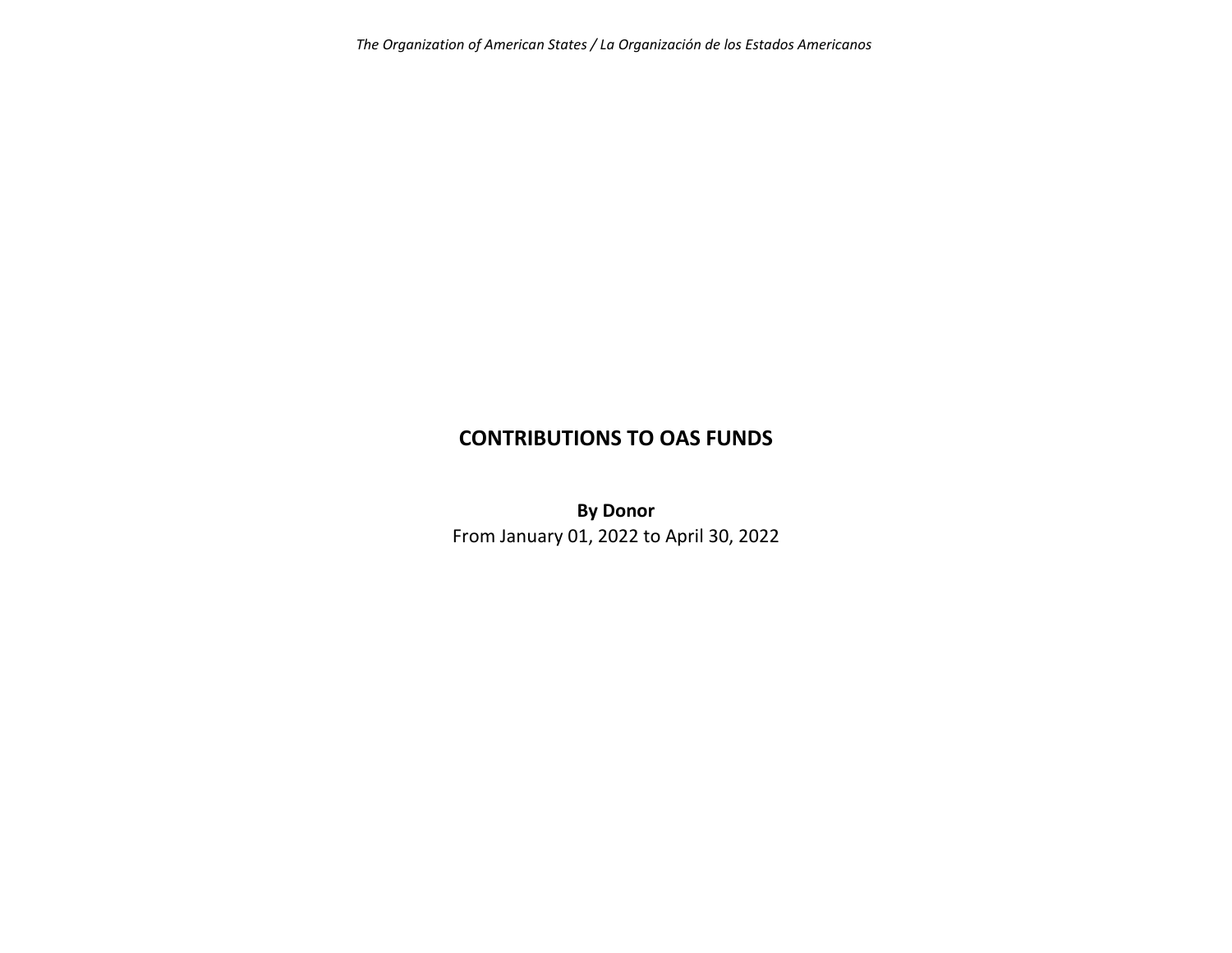## CONTRIBUTIONS TO OAS FUNDS

#### By Donor

From January 01, 2022 to April 30, 2022

|                                |                          | <b>REGULAR FUND</b> |                  |                |               |                    |                |
|--------------------------------|--------------------------|---------------------|------------------|----------------|---------------|--------------------|----------------|
|                                | Current Year             | Prior Year Bal.     | Development      |                | Trust for the |                    | Specific Funds |
|                                | Collection               | Collection          | Cooperation Fund | Specific Funds | Americas      | <b>GRAND TOTAL</b> | Balance        |
| <b>MEMBER STATES</b>           |                          |                     |                  |                |               |                    |                |
| Antigua and Barbuda            | 7,900                    |                     |                  |                |               | 7,900              |                |
| Argentina                      | $\sim$                   | 1,869,500           | $\sim$           | $\sim$         |               | 1,869,500          | 243,608        |
| Bahamas, Commonwealth of The   | 1,305                    |                     |                  |                |               | 1,305              | 7,797          |
| Barbados                       | $\overline{\phantom{a}}$ | $\sim$              | $\sim$           | 75,721         |               | 75,721             | 34,263         |
| Belize                         |                          |                     |                  |                |               |                    | 11,550         |
| Bolivia                        | $\sim$                   | $\sim$              | $\sim$           | 5,000          |               | 5,000              | 14,015         |
| Brazil                         | $\mathbf{r}$             | 3,385,016           | $\sim$           | 90,898         |               | 3,475,914          | 183,270        |
| Canada                         | 9,644,000                | $\sim$              | $\sim$           | 3,313,349      |               | 12,957,349         | 5,214,666      |
| Chile                          | 1,392,400                |                     | $\mathcal{L}$    | 33,977         |               | 1,426,377          | 203,175        |
| Colombia                       | 15,046                   | $\sim$              | $\sim$           | $\sim$ $-$     |               | 15,046             | 201,744        |
| Costa Rica                     |                          |                     |                  | 17,551         |               | 17,551             | 37,016         |
| Dominica, Commonwealth of      | $\sim$                   | $\sim$              | 5,100            | $\sim$         |               | 5,100              | (14, 684)      |
| Dominican Republic             | 263,500                  |                     |                  | 4,882          |               | 268,382            | 377,102        |
| Ecuador                        | 136,357                  | $\sim$              | 10,000           | $\sim$         |               | 146,357            | 28,075         |
| El Salvador                    |                          |                     |                  |                |               |                    | 129,867        |
| Grenada                        | $\sim$                   | $\sim$              | $\sim$           | 5,000          |               | 5,000              | 21,417         |
| Guatemala                      | 158,210                  |                     |                  | 25,000         |               | 183,210            | 91,345         |
| Guyana                         | 178                      | $\sim$              | $\sim$           | 4,980          |               | 5,158              | 11,465         |
| Haiti                          |                          | 20                  |                  |                |               | 20                 | 1,967          |
| Honduras                       | $\sim$                   | $\sim$              | 6,999            | 112,208        |               | 119,207            | 102,782        |
| Jamaica                        | 52,000                   |                     |                  |                |               | 52,000             | 2,141          |
| Mexico                         | 6,366,800                | $\sim$              | $\omega$         | 102,150        |               | 6,468,950          | 2,643,423      |
| Nicaragua                      | 494                      |                     |                  | 2,000          |               | 2,494              | (1,772)        |
| Panama                         | 187,500                  | $\sim$              | $\sim$           | 30,000         |               | 217,500            | 197,408        |
| Paraguay                       | 85,000                   |                     |                  | 4,807          |               | 89,807             | 10,078         |
| Peru                           | 988,500                  | 740,969             | 100,532          | 136,485        |               | 1,966,486          | 121,584        |
| St. Kitts and Nevis            |                          | 37,517              | 5,100            | 5,000          |               | 47,617             | 17,251         |
| St. Lucia                      |                          | $\sim$              | $\sim$           | 6,801          |               | 6,801              | (3, 296)       |
| St. Vincent and the Grenadines |                          |                     |                  |                |               |                    | 25,750         |
| Suriname                       |                          |                     | $\sim$           |                |               |                    | $\sim$         |
| Trinidad and Tobago            | 127,000                  | 118,600             |                  |                |               | 245,600            | 120,310        |
| United States                  | 160,265                  |                     | $\sim$           | 7,506,456      | 83,728        | 7,750,449          | 22,203,646     |
| Uruguay                        |                          |                     |                  |                |               |                    | 72,919         |
| Venezuela                      |                          |                     |                  |                |               |                    | 1,526          |
| <b>TOTAL MEMBER STATES</b>     | 19,586,455               | 6,151,622           | 127,731          | 11,482,264     | 83,728        | 37,431,801         |                |
| PERMANENT OBSERVERS            |                          |                     |                  |                |               |                    |                |
| European Union                 |                          |                     |                  | 616,290        |               | 616,290            | (189, 587)     |
| France                         |                          |                     |                  | 67,272         |               | 67,272             | 74,417         |
| Germany                        |                          |                     |                  | 173,441        |               | 173,441            | 394,696        |
| Italy                          |                          |                     |                  | 195,538        |               | 195,538            | 541,536        |
| Japan                          |                          |                     |                  | 2,358          |               | 2,358              | 2,358          |
| Korea                          |                          |                     |                  | 44,708         |               | 44,708             | 235,677        |
| Netherlands                    |                          |                     |                  | 499,980        |               | 499,980            | 512,289        |